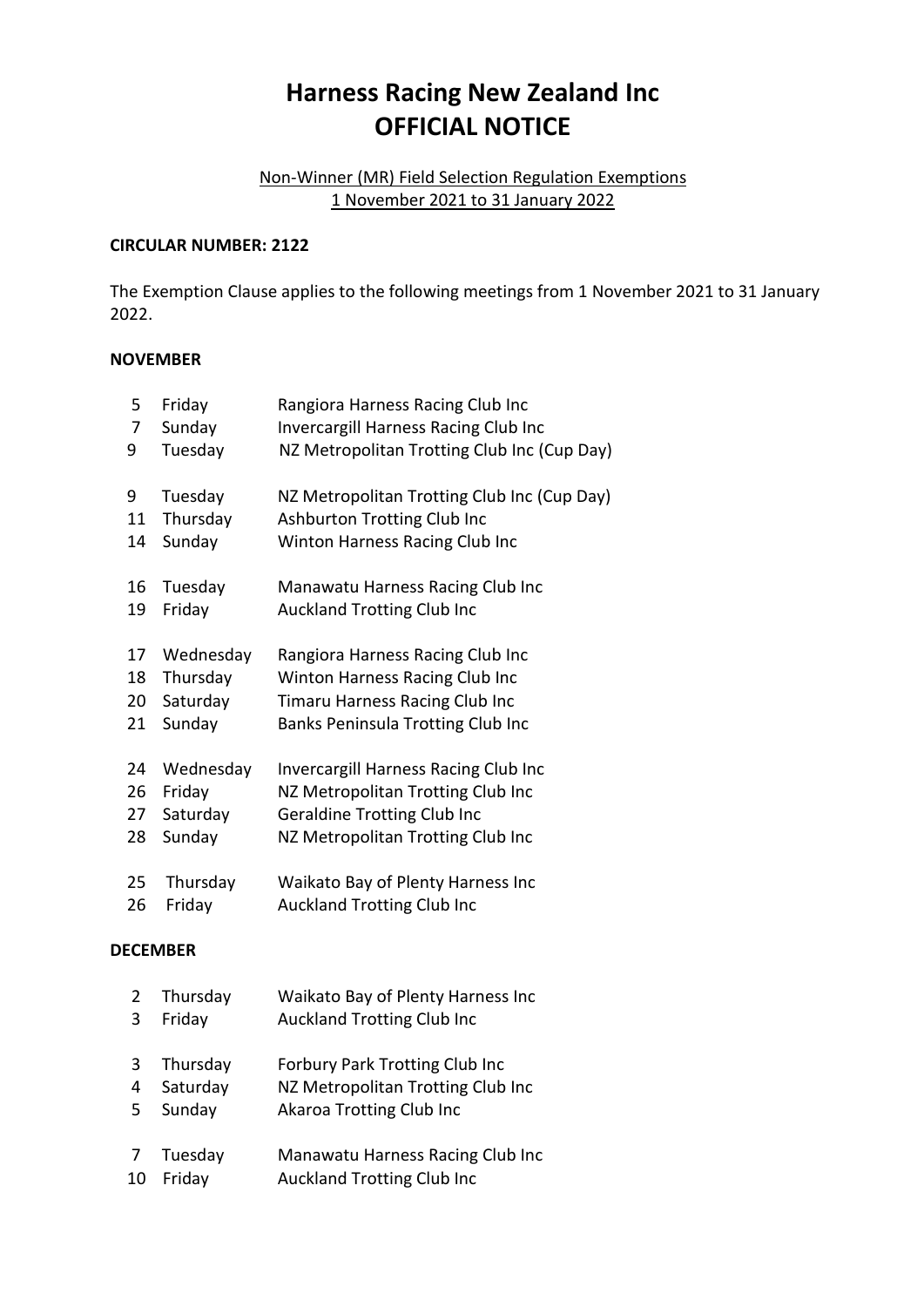| 8  | Wednesday | Oamaru Harness Racing Club Inc    |
|----|-----------|-----------------------------------|
| 9  | Thursday  | Winton Harness Racing Club Inc    |
| 10 | Friday    | NZ Metropolitan Trotting Club Inc |
| 12 | Sunday    | Methven Trotting Club Inc         |
| 16 | Thursday  | Waikato Bay of Plenty Harness Inc |
| 17 | Friday    | <b>Auckland Trotting Club Inc</b> |
| 15 | Wednesday | Wyndham Harness Racing Club Inc   |
| 17 | Friday    | NZ Metropolitan Trotting Club Inc |
| 18 | Saturday  | <b>Wairio Trotting Club Inc</b>   |
| 19 | Sunday    | Rangiora Harness Racing Club Inc  |
| 23 | Thursday  | Ashburton Trotting Club Inc       |
| 24 | Friday    | Winton Harness Racing Club Inc    |
| 26 | Sunday    | <b>Westport Trotting Club Inc</b> |
| 27 | Monday    | Gore Harness Racing Club Inc      |
| 29 | Wednesday | Waikato Bay of Plenty Harness Inc |
| 31 | Friday    | <b>Auckland Trotting Club Inc</b> |
| 27 | Monday    | Gore Harness Racing Club Inc      |
| 29 | Wednesday | Banks Peninsula Trotting Club Inc |
| 30 | Thursday  | <b>Reefton Trotting Club Inc</b>  |

## **JANUARY**

| 1  | Saturday  | Rangiora Harness Racing Club Inc      |
|----|-----------|---------------------------------------|
| 2  | Sunday    | Central Otago Trotting Club Inc       |
| 4  | Tuesday   | Roxburgh Trotting Club Inc            |
| 5  | Wednesday | Kapiti Coast Harness Racing Club Inc  |
| 7  | Friday    | Waikato Bay of Plenty Harness Inc     |
| 6  | Wednesday | Wyndham Harness Racing Club Inc       |
| 7  | Friday    | <b>Nelson Harness Racing Club Inc</b> |
| 11 | Tuesday   | Ashburton Trotting Club Inc           |
| 12 | Wednesday | Northern Southland Trotting Club Inc  |
| 14 | Friday    | Marlborough Harness Racing Club Inc   |
| 20 | Thursday  | Waikato Bay of Plenty Harness Inc     |
| 21 | Friday    | <b>Auckland Trotting Club Inc</b>     |
| 19 | Wednesday | Winton Harness Racing Club Inc        |
| 21 | Friday    | NZ Metropolitan Trotting Club Inc     |
| 23 | Sunday    | Banks Peninsula Trotting Club Inc     |
| 26 | Wednesday | <b>Forbury Park Trotting Club Inc</b> |
| 28 | Friday    | NZ Metropolitan Trotting Club Inc     |
|    |           |                                       |